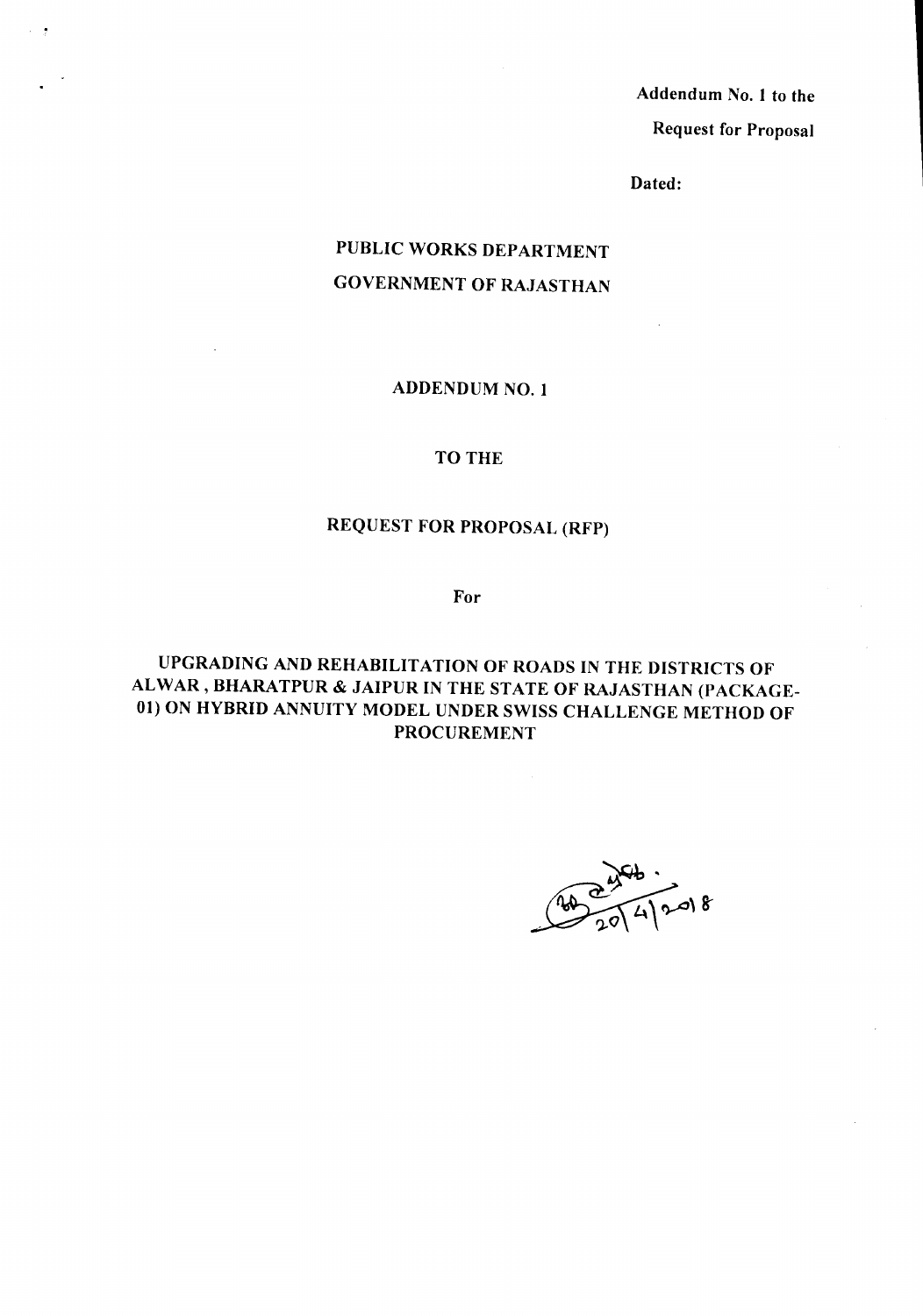## Request for Proposal

Following modifications to the RFP for Swiss Challenge Package- 01: Upgrading and Rehabilitation of Roads in the Districts of Alwar, Bharatpur & Jaipur in the State of Rajasthan (Package -01) on Hybrid Annuity Model under Swiss Challenge Method of procurement are made as under.

The deletions from the earlier text of the *RFP/DCA* are indicated as strikethroughs and additions are underlined.

| S.No.          | Reference Clause                                                                                            |                                                                                                                                                                                                                                                                                                                                                                                                                                                                                                                                                                                                                                                                                                                                                                                                                                                                                                                                                                                                                                                                                                                                                                                                                                                                                                                                                                                                                                                                                                            |                                                                                                                                                                                                                                                                                                                                     |                                                        |                                                                                            |                                 |                             | <b>Addendum to RFP</b>                                   |                                             |                                                                                                                                 |                                                                           |
|----------------|-------------------------------------------------------------------------------------------------------------|------------------------------------------------------------------------------------------------------------------------------------------------------------------------------------------------------------------------------------------------------------------------------------------------------------------------------------------------------------------------------------------------------------------------------------------------------------------------------------------------------------------------------------------------------------------------------------------------------------------------------------------------------------------------------------------------------------------------------------------------------------------------------------------------------------------------------------------------------------------------------------------------------------------------------------------------------------------------------------------------------------------------------------------------------------------------------------------------------------------------------------------------------------------------------------------------------------------------------------------------------------------------------------------------------------------------------------------------------------------------------------------------------------------------------------------------------------------------------------------------------------|-------------------------------------------------------------------------------------------------------------------------------------------------------------------------------------------------------------------------------------------------------------------------------------------------------------------------------------|--------------------------------------------------------|--------------------------------------------------------------------------------------------|---------------------------------|-----------------------------|----------------------------------------------------------|---------------------------------------------|---------------------------------------------------------------------------------------------------------------------------------|---------------------------------------------------------------------------|
|                |                                                                                                             |                                                                                                                                                                                                                                                                                                                                                                                                                                                                                                                                                                                                                                                                                                                                                                                                                                                                                                                                                                                                                                                                                                                                                                                                                                                                                                                                                                                                                                                                                                            |                                                                                                                                                                                                                                                                                                                                     |                                                        |                                                                                            |                                 |                             | (including DCA Vol I and II)                             |                                             |                                                                                                                                 |                                                                           |
| 1              | DCA Vol I, ARTICLE 12,<br>CONSTRUCTION OF<br>THE PROJECT, 12.3<br>Construction of the Project               | 12.3<br>12.3.1                                                                                                                                                                                                                                                                                                                                                                                                                                                                                                                                                                                                                                                                                                                                                                                                                                                                                                                                                                                                                                                                                                                                                                                                                                                                                                                                                                                                                                                                                             | construction of the Project as specified in Schedule-B and Schedule-C, and in<br>conformity with the Specifications and Standards set forth in Schedule-D. The<br>1095th (one thousand ninety fifth) 910th (nine hundred and tenth) day from the<br>Appointed Date shall be the scheduled date for completion of the Project (the " |                                                        | <b>Construction of the Project</b>                                                         |                                 |                             |                                                          |                                             | On or after the Appointed Date, the Concessionaire shall undertake                                                              |                                                                           |
| $\overline{2}$ | DCA Vol I, ARTICLE 22,<br>FINANCIAL CLOSE, 22.1<br>Financial Close                                          | Scheduled Completion Date") and the Concessionaire agrees and undertakes<br>that the Project shall be completed on or before the Scheduled Completion Date.<br>22.1<br><b>Financial Close</b><br>22.1.1<br>The Concessionaire hereby agrees and undertakes that it shall achieve<br>Financial Close, for and in respect of debt equal to at least 56% (fifty six per<br>cent) of the Total Project Cost, within a period 180 (one hundred and eighty)<br>days from the date of this Agreement and in the event of delay, it shall be<br>entitled to a further period not exceeding 90 (ninety) days, subject to payment of<br>Damages to the Authority in a sum calculated at the rate of 0.05% (zero point<br>zero five per cent) of the Performance Security for each day of delay, provided<br>that the Damages specified herein shall be payable every week in advance and<br>the period beyond the said 180 (one hundred and eighty) days shall be granted<br>only to the extent of Damages so paid; provided further that no Damages shall<br>be payable if such delay in Financial Close has occurred as a result of any<br>default or delay by the Authority in procuring satisfaction of the Conditions<br>Precedent specified in Clause 4.1.2 or due to Force Majeure. For the avoidance<br>of doubt, the Damages payable hereunder by the Concessionaire shall be in<br>addition to the Damages, if any, due and payable under the provisions of Clause<br>4.3.<br>1. New ROB to be constructed |                                                                                                                                                                                                                                                                                                                                     |                                                        |                                                                                            |                                 |                             |                                                          |                                             |                                                                                                                                 |                                                                           |
| 3              | Schedule $-B$ ,<br>R-1 (Natani ka Bada -<br>Kathkumar), Appendix B-<br>XII, Details of ROBs/<br><b>RUBs</b> | S.<br>No.<br>1                                                                                                                                                                                                                                                                                                                                                                                                                                                                                                                                                                                                                                                                                                                                                                                                                                                                                                                                                                                                                                                                                                                                                                                                                                                                                                                                                                                                                                                                                             | Location<br>Malakhe<br>da<br>(Bypass)                                                                                                                                                                                                                                                                                               | <b>Des</b><br>ign<br>Ch<br>ain<br>age<br>$12 -$<br>050 | <b>Name</b><br>$\theta$<br><b>Cross</b><br>ing<br>FE<br>Ne.<br>fC<br>Ne.<br>128 G<br>$2 +$ | RoW<br>of<br>Rail<br>way<br>60m | Ske<br>w<br>An<br>gle<br>89 | Total<br>Lengt<br>h of<br>Struct<br>ure<br>(Km)<br>0.642 | Width<br>of<br>Struct<br>ure<br>(m)<br>12.9 | Stair<br>$\mathbf{Case}\textcolor{red}{\prime}$<br>Footpat<br>$\mathbf{h}$<br><b>VUP</b><br>0.750 <sub>m</sub><br>Both<br>sides | Rema<br>rks<br>The<br>RoB<br>locatio<br>n is at<br>railwa<br>$\mathbf{y}$ |
|                |                                                                                                             |                                                                                                                                                                                                                                                                                                                                                                                                                                                                                                                                                                                                                                                                                                                                                                                                                                                                                                                                                                                                                                                                                                                                                                                                                                                                                                                                                                                                                                                                                                            |                                                                                                                                                                                                                                                                                                                                     |                                                        |                                                                                            |                                 |                             |                                                          |                                             |                                                                                                                                 | chaina<br>ge km                                                           |



 $A^{\text{obs}}$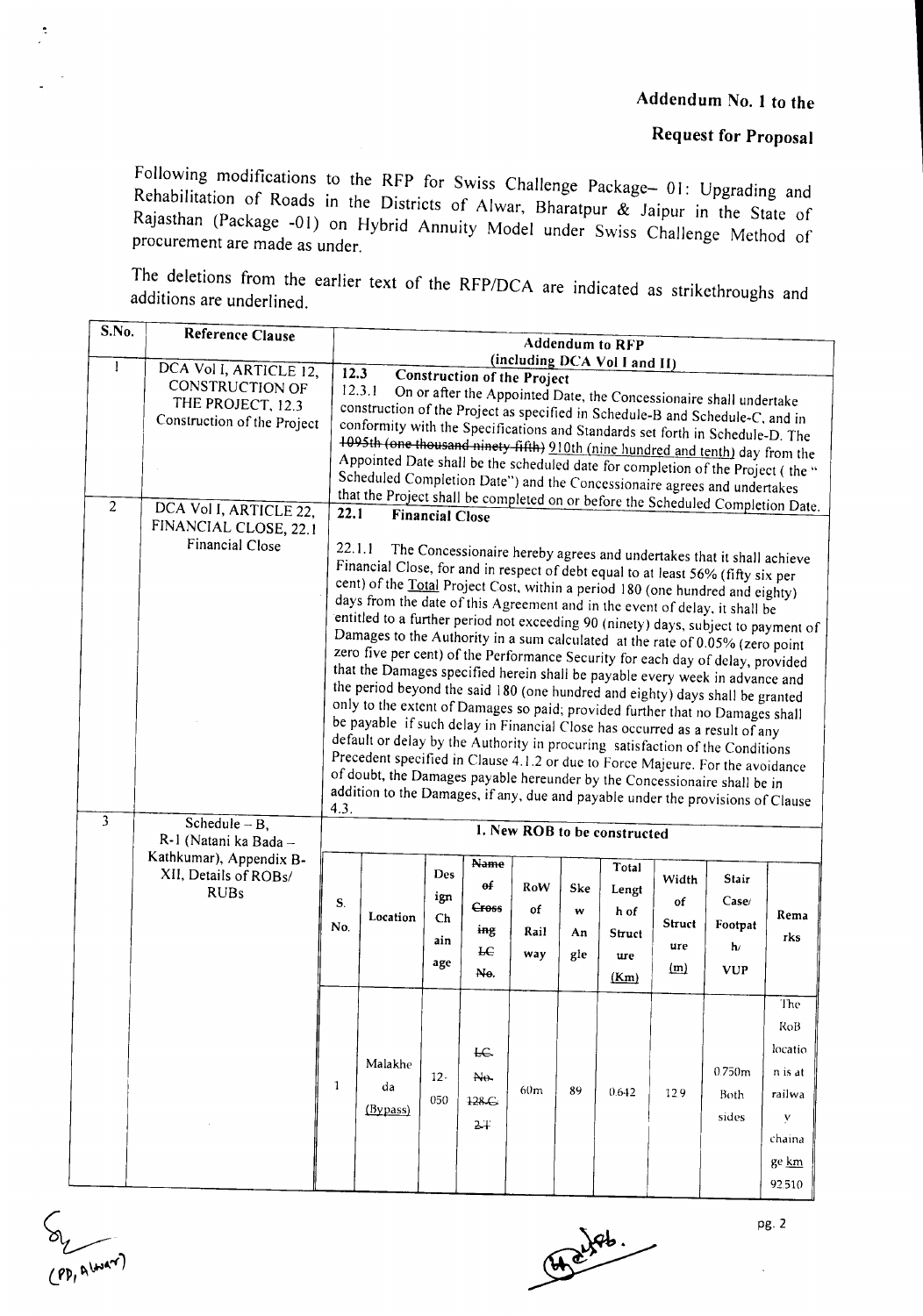# Request for Proposal

| S.No.            | Reference Clause                                                                                           |                           |                 |                | <b>Addendum to RFP</b><br>(including DCA Vol I and II) |                 |                                                                  |                     |
|------------------|------------------------------------------------------------------------------------------------------------|---------------------------|-----------------|----------------|--------------------------------------------------------|-----------------|------------------------------------------------------------------|---------------------|
|                  |                                                                                                            |                           |                 |                |                                                        |                 |                                                                  | (0n)<br>bypas<br>S) |
| $\overline{4}$   | Schedule $-\overline{B}$ ,<br>R-2 (Ramgarh - Sikri)                                                        |                           |                 |                | 4.19 Retaining Wall                                    |                 |                                                                  |                     |
|                  |                                                                                                            | SI.<br>No.                | From            | Location<br>To | Length<br>(M)                                          | Side            | Remarks                                                          |                     |
|                  |                                                                                                            | 1                         | $2+490$         | $2+625$        | 1x70                                                   | <b>RHS</b>      | Existing in Poor<br>Condition<br>Repair and<br>Rehabilitation    |                     |
|                  |                                                                                                            | 2                         | $2 + 600$       | $2+650$        | 1x20                                                   | <b>RHS</b>      | Existing in Poor<br>Condition<br>Repair and<br>Rehabilitation    |                     |
|                  |                                                                                                            | 3                         | $2 + 960$       | $3 + 290$      | 1x120                                                  | LHS             | Existing in Poor<br>Condition<br>Repair and<br>Rehabilitation    |                     |
|                  |                                                                                                            | 4                         | $3 + 545$       | $4 + 050$      | 2x245                                                  | <b>BHS</b>      | Existing in Poor<br>Condition<br>Repair and<br>Rehabilitation    |                     |
| $\overline{5}$   |                                                                                                            |                           | Total Length => |                | 700                                                    |                 |                                                                  |                     |
|                  | Schedule $- B$ ,<br>R-3 (Mahuwa - Gadi -<br>Govindgarh),<br>4.8 Type of Pavement<br>Design & Pavement      |                           |                 |                | Table B-3 Type of Pavement<br>Length of section $(Km)$ |                 |                                                                  |                     |
| $\boldsymbol{6}$ | $S$ chedule – B,<br>$R-4$ (Ajarka – Tala),<br>Appendix B-III, Details of<br>Bypasses and New<br>Alignments |                           |                 |                | 1. Bypasses,<br>S.No <sub>3</sub><br>Jasai Sarai Kalan |                 |                                                                  |                     |
| $\overline{7}$   | Schedule $-B$ ,<br>R-4 (Ajarka - Tala),                                                                    |                           |                 |                | 1. Proposed ROW                                        |                 | Details of proposed ROW for the Project Highway are given below: |                     |
|                  | Appendix B-V,<br>1. Details of Proposed<br>ROW and Additional Land                                         | S.No                      |                 |                | Design Chainage (Km)                                   |                 | Proposed ROW (m)                                                 |                     |
|                  |                                                                                                            |                           | From            |                |                                                        | To              |                                                                  |                     |
|                  |                                                                                                            | 1                         | $0 + 000$       |                |                                                        | $0 + 525$       | 30                                                               |                     |
|                  |                                                                                                            | $\overline{c}$            | $0 + 525$       |                |                                                        | $1+850$         | 30                                                               |                     |
|                  |                                                                                                            | $\ensuremath{\mathbf{3}}$ | $1+725$         |                |                                                        | $4+075$ $4+200$ | 16                                                               |                     |
|                  |                                                                                                            | $\overline{4}$            | $4+075$ $4+200$ |                | $5+1555+031$                                           |                 | 30                                                               |                     |

(PD, ALWAY)

 $\tilde{\boldsymbol{z}}$ 

32 dags.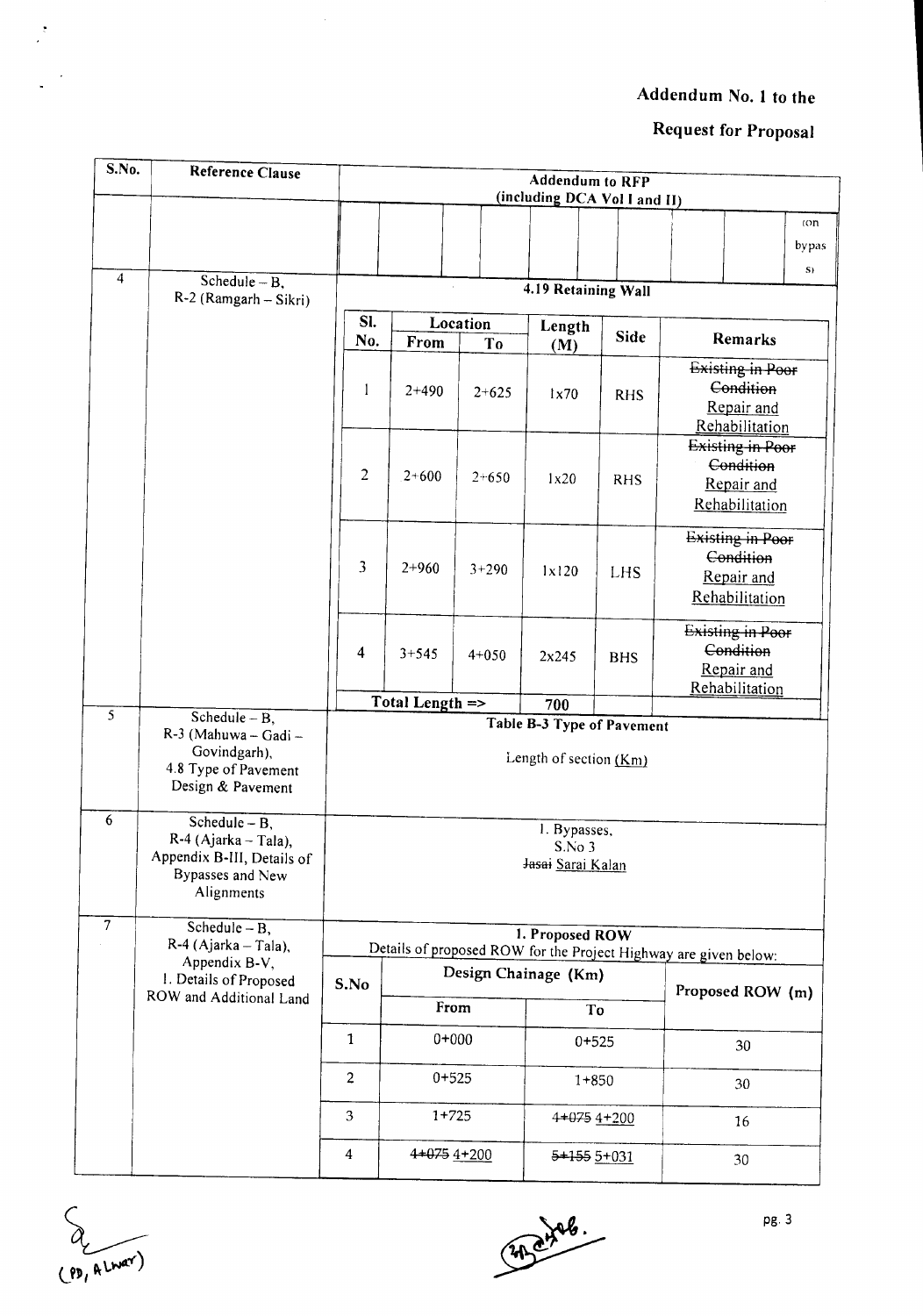## Request for Proposal

| S.No.                   | Reference Clause                                   |                | <b>Addendum to RFP</b><br>(including DCA Vol I and II) |                 |                                                                                           |                        |                                     |  |  |  |
|-------------------------|----------------------------------------------------|----------------|--------------------------------------------------------|-----------------|-------------------------------------------------------------------------------------------|------------------------|-------------------------------------|--|--|--|
|                         |                                                    | 5              |                                                        | 5+155 5+031     | 11+330 11+350                                                                             |                        | 16                                  |  |  |  |
|                         |                                                    | 6              |                                                        | 11+330 11+350   | 13+060 13+000                                                                             |                        | 16 30                               |  |  |  |
|                         |                                                    | $\overline{7}$ |                                                        | 13+060 13+000   | 17+410                                                                                    |                        | 16                                  |  |  |  |
|                         |                                                    | 8              |                                                        | $17 + 410$      | $24 + 631$                                                                                |                        | 20                                  |  |  |  |
|                         |                                                    | 9              |                                                        | $24 + 631$      | 69+550                                                                                    |                        | Not in Scope of<br>Work Under NCRPB |  |  |  |
|                         |                                                    |                |                                                        | $69 + 550$      | $70 + 300$                                                                                |                        | 16                                  |  |  |  |
|                         |                                                    | 11             |                                                        | $70 + 300$      | 72+750                                                                                    |                        | 16                                  |  |  |  |
|                         |                                                    |                |                                                        | 72+750          | $73 + 435$                                                                                |                        | 20                                  |  |  |  |
|                         |                                                    |                |                                                        | $73 + 435$      | 82+640                                                                                    |                        | 21                                  |  |  |  |
|                         |                                                    | 14             |                                                        | 82+640          | 84+400                                                                                    |                        | 16                                  |  |  |  |
|                         |                                                    | 15             | 84+400                                                 |                 | $88 + 050$                                                                                |                        | 16                                  |  |  |  |
|                         |                                                    | 16             |                                                        | $88 + 050$      | $88 + 750$                                                                                |                        | 16                                  |  |  |  |
|                         |                                                    | 17             | $88 + 750$                                             |                 | $109 + 640$                                                                               |                        | Not in Scope of<br>Work Under NCRPB |  |  |  |
|                         |                                                    | 18             |                                                        | $109 + 640$     | 122+800 120+478                                                                           |                        | 16                                  |  |  |  |
|                         |                                                    | 19             |                                                        | 122+800 120+478 | 122+700 122+400                                                                           |                        | 30                                  |  |  |  |
|                         |                                                    | 20             |                                                        | 122+700 122+400 | $124 + 760$                                                                               |                        | 16                                  |  |  |  |
|                         |                                                    | 21             |                                                        | 124+760         | $128 + 889$                                                                               |                        | 16                                  |  |  |  |
| $\overline{\mathbf{8}}$ | Schedule $-\overline{B}$ ,<br>R-4 (Ajarka - Tala), |                |                                                        |                 | 2. Additional Land Required<br>Details of additional land to be acquired are given below: |                        |                                     |  |  |  |
|                         | Appendix B-V,<br>2. Additional Land                |                |                                                        | Design Chainage |                                                                                           | <b>Additional Land</b> |                                     |  |  |  |
|                         | Required                                           | S.No           |                                                        | (km)            |                                                                                           | Width (m)              | Remark                              |  |  |  |
|                         |                                                    |                | From                                                   | To              | <b>LHS</b>                                                                                | <b>RHS</b>             |                                     |  |  |  |
|                         |                                                    | $\mathbf{1}$   | $23 - 000$                                             | $23 - 300$      | 20                                                                                        | 20                     | Toll Plaza                          |  |  |  |
|                         |                                                    | $\overline{2}$ | $65 - 520$                                             | $65 - 820$      | 22                                                                                        | 22                     | Toll Plaza                          |  |  |  |
|                         |                                                    | 3              | 119.630                                                | 119.930         | 18                                                                                        | 18                     | Toll Plaza                          |  |  |  |
|                         |                                                    | $\overline{4}$ | $95 + 082$                                             | $95 + 760$      | 15                                                                                        | 15                     | Agar Bypass                         |  |  |  |

El Aurel

 $\tilde{\gamma}$ 

 $47.846$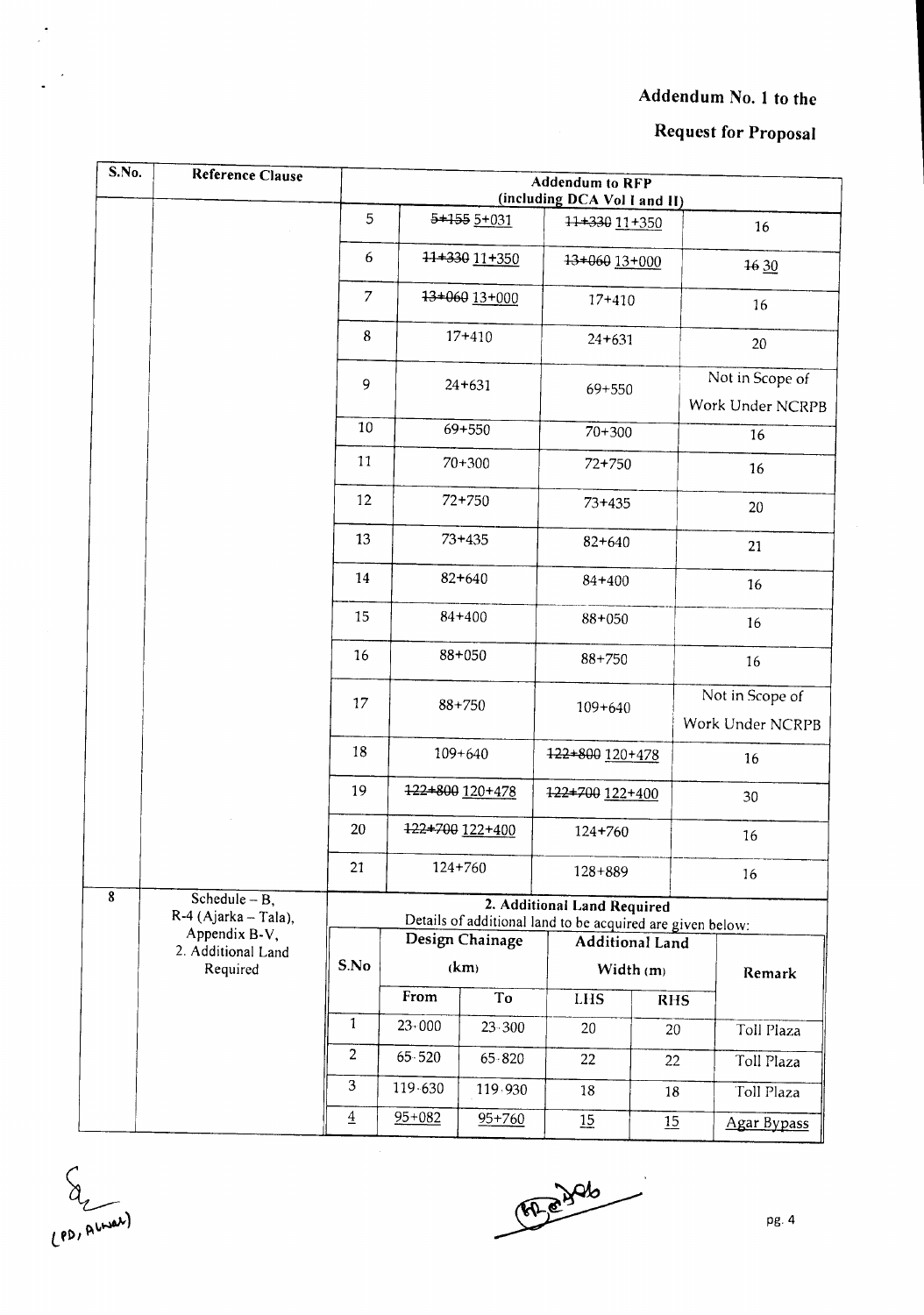### Request for Proposal

| $\overline{\mathbf{S}}$ . No. | Reference Clause                                                                                                                   |                |                             | <b>Addendum to RFP</b><br>(including DCA Vol I and II)          |           |
|-------------------------------|------------------------------------------------------------------------------------------------------------------------------------|----------------|-----------------------------|-----------------------------------------------------------------|-----------|
| $\overline{9}$                | Schedule $- B$ ,<br>R-4 (Ajarka – Tala),                                                                                           |                |                             | A. At-Grade Intersections                                       |           |
|                               | Appendix B-VI, New<br>Intersections                                                                                                | S.No           | Location of<br>intersection | Indicate figure number of<br>Typical Design in Manual to be     | Remark    |
|                               |                                                                                                                                    |                | Design<br>Chainage (km)     | referred                                                        |           |
|                               |                                                                                                                                    | 1              | $0+000$                     | Refer Chapter 3 of Manual (IRC<br>SP:41-1994)                   | 3-Leg     |
|                               |                                                                                                                                    | 2              | $1 + 850$                   | Refer Chapter 3 of Manual (IRC<br>SP:41-1994)                   | $3-Leg$   |
|                               |                                                                                                                                    | 3              | $4 + 200$                   | Refer Chapter 3 of Manual (IRC<br>SP:41-1994)                   | $3-Leg$   |
|                               |                                                                                                                                    | $\overline{4}$ | $5 + 031$                   | Refer Chapter 3 of Manual (IRC<br>SP:41-1994)                   | $3-Leg$   |
|                               |                                                                                                                                    | 5              | $11 + 350$                  | Refer Chapter 3 of Manual (IRC<br>SP:41-1994)                   | $3-Leg$   |
|                               |                                                                                                                                    | 6              | $13+000$                    | Refer Chapter 3 of Manual (IRC<br>SP:41-1994)                   | 3-Leg     |
|                               |                                                                                                                                    | 7              | 120+478                     | Refer Chapter 3 of Manual (IRC<br>SP:41-1994)                   | $3-Leg$   |
|                               |                                                                                                                                    | 8              | $122 + 400$                 | Refer Chapter 3 of Manual (IRC<br>SP:41-1994)                   | $3-Leg$   |
|                               |                                                                                                                                    | $\overline{6}$ | $95 + 082$                  | Refer Chapter 3 of Manual (IRC<br>$SP:41-1994$                  | $3 - Leg$ |
|                               |                                                                                                                                    | 10             | $95 + 760$                  | Refer Chapter 3 of Manual (IRC<br>SP:41-1994)                   | $3 - Leg$ |
| 10                            | Schedule $- B$ ,<br>R-6 (Kotkasim - Tapukara<br>- Haryana Border),<br>Appendix B-I, Typical<br>Cross - sections and<br>Application |                |                             | Typical Cross - sections and Application<br>Length $(m)$ $(Km)$ |           |

(PD, ALWEL)

 $\ddot{\phantom{1}}$ 

 $\ddot{\phantom{a}}$ 

87 8 486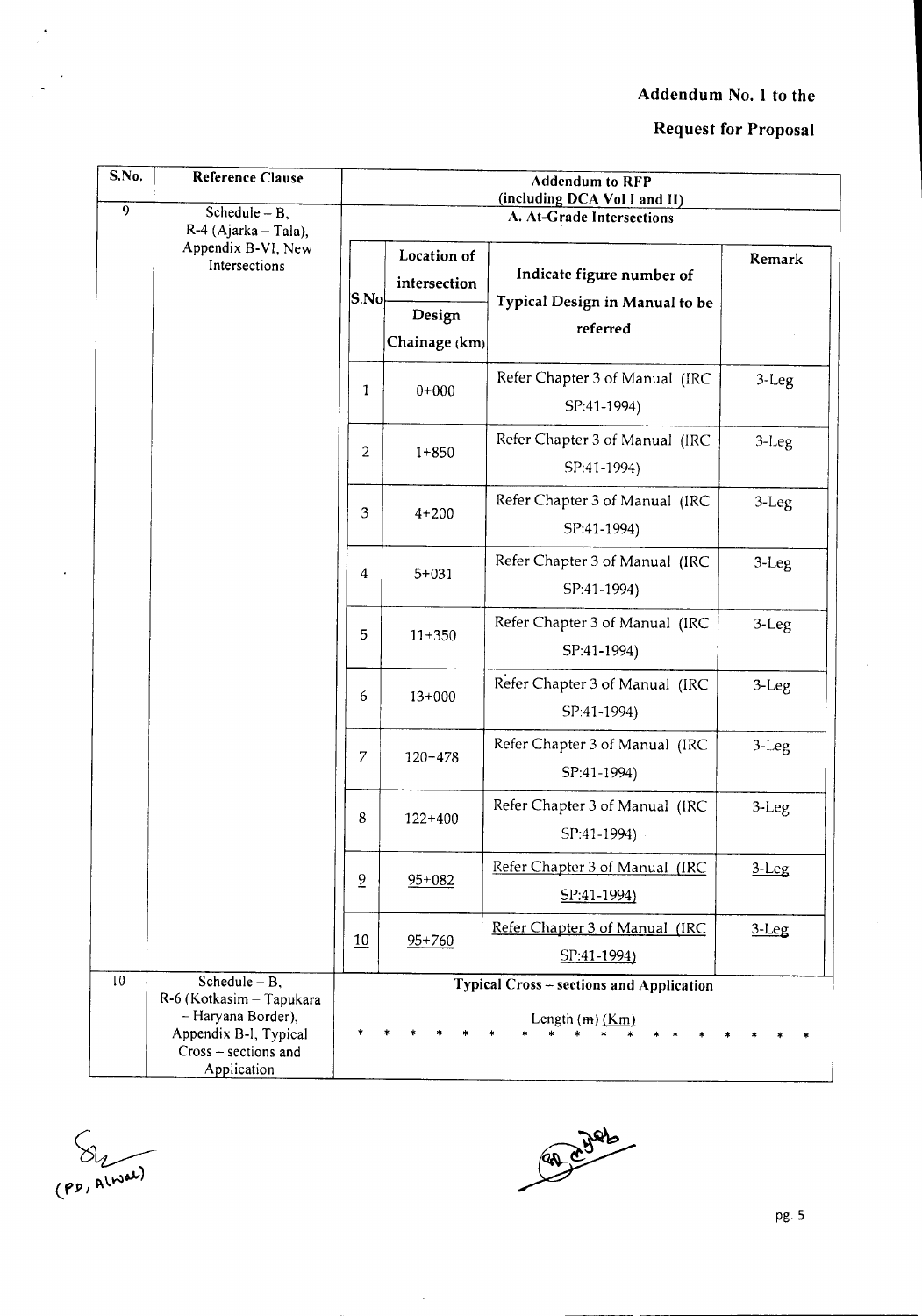### **Request for Proposal**

| S.No.           | <b>Reference Clause</b>                 |                  | <b>Addendum to RFP</b><br>(including DCA Vol I and II)<br>Table B-3 Type of Pavement Design |                |        |          |                        |  |  |  |  |  |
|-----------------|-----------------------------------------|------------------|---------------------------------------------------------------------------------------------|----------------|--------|----------|------------------------|--|--|--|--|--|
| $\overline{11}$ | Schedule $- B$ ,<br>R-7 (Deeg - Kaman), |                  |                                                                                             |                |        |          |                        |  |  |  |  |  |
|                 |                                         | S.No.            |                                                                                             | Chainage       | Length | Type of  | Remark                 |  |  |  |  |  |
|                 |                                         |                  | From                                                                                        | T <sub>0</sub> | (Km)   | Pavement |                        |  |  |  |  |  |
|                 |                                         |                  | $5 + 000$                                                                                   | $6 + 200$      | 1.200  | Flexible |                        |  |  |  |  |  |
|                 |                                         | $\overline{2}$   | $6 + 200$                                                                                   | $6 + 375$      | 0.175  | Flexible |                        |  |  |  |  |  |
|                 |                                         | 3                | $6 + 375$                                                                                   | $8 + 000$      | 1.625  | Flexible |                        |  |  |  |  |  |
|                 |                                         | $\overline{4}$   | $12 + 380$                                                                                  | $15 + 145$     | 2.765  | Flexible |                        |  |  |  |  |  |
|                 |                                         | 5                | $15 + 445$                                                                                  | $17 + 400$     | 1.955  | Flexible | (Cold in               |  |  |  |  |  |
|                 |                                         | 6                | $17+400$                                                                                    | $17+725$       | 0.325  | Flexible | Place in<br>Recyclimg) |  |  |  |  |  |
|                 |                                         | $\overline{7}$   | $18+000$                                                                                    | $20 + 525$     | 2.525  | Flexible |                        |  |  |  |  |  |
|                 |                                         | 8                | $20 + 525$                                                                                  | $20 + 800$     | 0.275  | Flexible |                        |  |  |  |  |  |
|                 |                                         | $\overline{6}$   | $20 + 800$                                                                                  | $22+000$       | 1.200  | Flexible |                        |  |  |  |  |  |
|                 |                                         | $\underline{10}$ | $22+000$                                                                                    | $22 + 380$     | 0.380  | Flexible |                        |  |  |  |  |  |
|                 |                                         |                  |                                                                                             |                |        |          |                        |  |  |  |  |  |

OL ALWAY)

 $\frac{1}{\sqrt{2}}$ 

 $\ddot{\phantom{a}}$ 

14 abres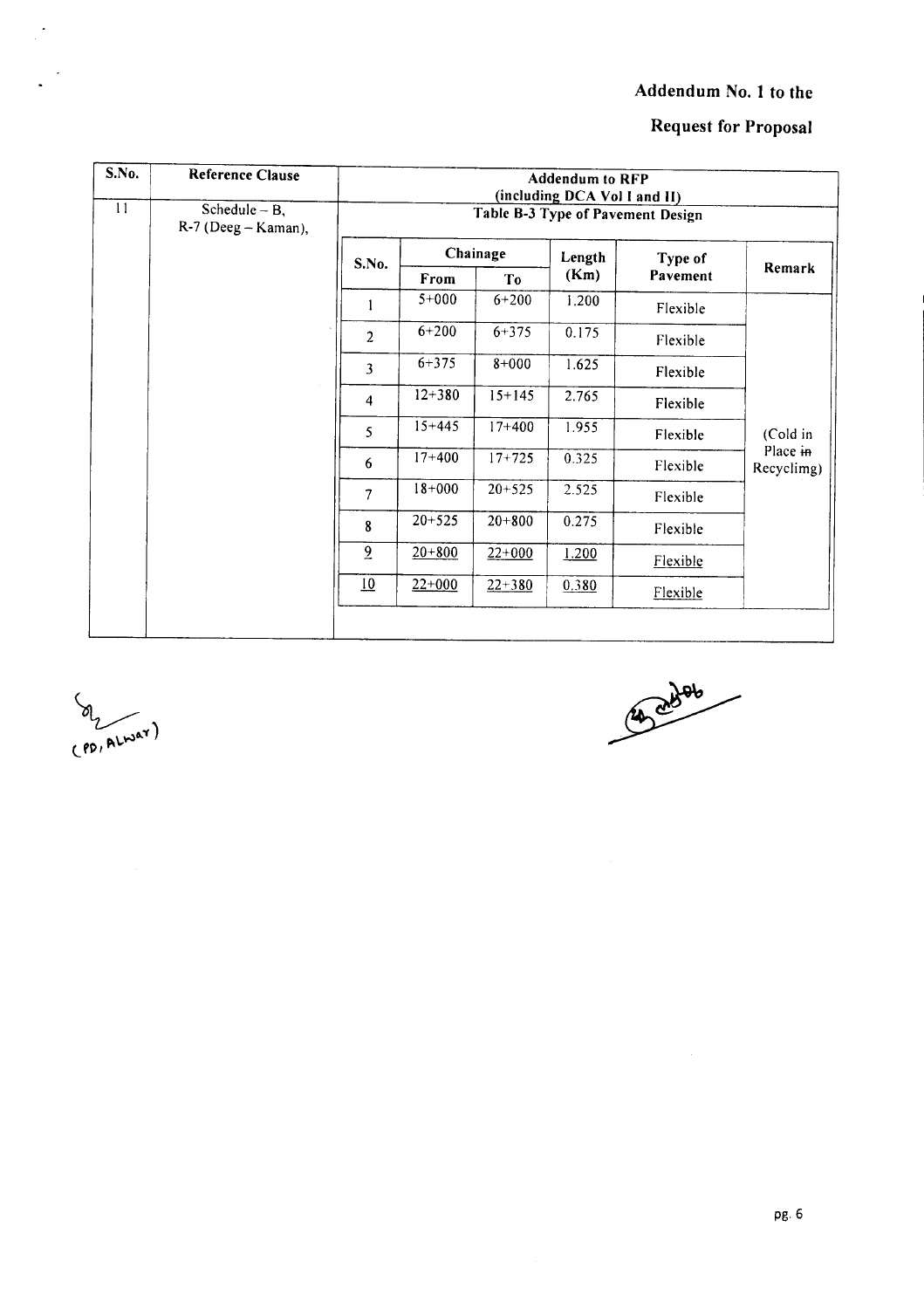$\ddot{\phantom{0}}$ 

### **Request for Proposal**

| 12 | Schedule $- B$ ,<br>R-7 (Deeg - Kaman),                            |                         |                           |                | Table B-4 Type of Rigid Pavement<br>Length $(m)$ $(Km)$                                                                                                       |                                                                       |                          |
|----|--------------------------------------------------------------------|-------------------------|---------------------------|----------------|---------------------------------------------------------------------------------------------------------------------------------------------------------------|-----------------------------------------------------------------------|--------------------------|
|    |                                                                    |                         |                           |                |                                                                                                                                                               |                                                                       |                          |
| 13 | Schedule $- B$ ,<br>R-7 (Deeg - Kaman),                            |                         |                           |                | Length $(Km)$                                                                                                                                                 | Typical Road Cross - section and Application                          |                          |
| 14 | Appendix B-I<br>Schedule $- B$ ,                                   |                         |                           |                |                                                                                                                                                               | Details of Stretches Proposed for Reconstruction of Flexible Pavement |                          |
|    | R-7 (Deeg - Kaman),<br>Appendix B-II                               |                         |                           |                | Design Chainage                                                                                                                                               | Length                                                                |                          |
|    |                                                                    |                         | S. No.                    | From           | To                                                                                                                                                            | (Km)                                                                  | Remark                   |
|    |                                                                    |                         | $\overline{1}$            | $1 + 425$      | $1 + 486$                                                                                                                                                     | 0.061                                                                 | $\equiv$                 |
|    |                                                                    |                         | $+2$                      | $1 + 486$      | $3 + 345$                                                                                                                                                     | 1.859                                                                 |                          |
|    |                                                                    |                         | 23                        | $3 + 345$      | $4 + 260$                                                                                                                                                     | 0.915                                                                 | $\overline{\phantom{0}}$ |
|    |                                                                    |                         | 34                        | $4 + 525$      | $5 + 000$                                                                                                                                                     | 0.475                                                                 | $\ddot{\phantom{0}}$     |
|    |                                                                    |                         | 45                        | $8 + 000$      | $8 + 025$                                                                                                                                                     | 0.025                                                                 | $\overline{\phantom{0}}$ |
|    |                                                                    |                         | $\underline{6}$           | $8 + 310$      | $8 + 475$                                                                                                                                                     | 0.165                                                                 | $\Xi$                    |
|    |                                                                    |                         | 52                        | $8 + 475$      | $10 + 800$                                                                                                                                                    | 2.325                                                                 | $\blacksquare$           |
|    |                                                                    |                         | 68                        | $10 + 800$     | $11+490$                                                                                                                                                      | 0.690                                                                 | ٠                        |
|    |                                                                    |                         | $\overline{6}$            | $22 + 380$     | $22 + 524$                                                                                                                                                    | 0.144                                                                 | ž.                       |
|    |                                                                    |                         |                           | Total          |                                                                                                                                                               | 6.289 6.659                                                           |                          |
| 15 | Schedule $- B$ ,                                                   |                         | 4.8.                      |                |                                                                                                                                                               | Type of Pavement & Pavement Design                                    |                          |
|    | Kumher to UP Border), 4.8<br>Type of Pavement &<br>Pavement Design |                         |                           |                | However, in the sections given in Table $B-3$ , $B-4$ $B-3$ the type of pavement shall<br>be as specified therein.<br><b>Table B-3 Type of Pavement Deign</b> |                                                                       |                          |
|    |                                                                    |                         |                           |                |                                                                                                                                                               |                                                                       |                          |
|    |                                                                    | S.No                    | <b>Design</b><br>Chainage |                | Length                                                                                                                                                        | Type of                                                               | <b>Remark</b>            |
|    |                                                                    | $\overline{\bullet}$    | From                      | Ŧθ             | (Km)                                                                                                                                                          | Pavement                                                              |                          |
|    |                                                                    | $\ddagger$              | $0 - 000$                 | 0+015          | 0.015                                                                                                                                                         | Flexible                                                              |                          |
|    |                                                                    | $\mathbf 2$             | 0+015                     | $1 - 435$      | 1.420                                                                                                                                                         | Flexible                                                              |                          |
|    |                                                                    | $\overline{\mathbf{3}}$ | $1 + 865$                 | 2+780          | 0.915                                                                                                                                                         | Flexible                                                              |                          |
|    |                                                                    | 4                       | 2+900                     | $3+050$        | 0.150                                                                                                                                                         | Flexible                                                              |                          |
|    |                                                                    | 5<br>6                  | 3+050<br>5+160            | 5+010<br>5+800 | $+960$<br>0.640                                                                                                                                               | Flexible<br>Flexible                                                  |                          |
|    |                                                                    | 7                       | 5+800                     | 10+425         | 4.625                                                                                                                                                         | Flexible                                                              |                          |
|    |                                                                    | 8                       | 10-950                    | 16+032         | 5.082                                                                                                                                                         | Flexible                                                              |                          |
|    |                                                                    | 9                       | 18+810                    | 23+980         | 5.170                                                                                                                                                         | Flexible                                                              |                          |
|    |                                                                    | 10                      | 23+980                    | 24+010         | 0.030                                                                                                                                                         | Flexible                                                              |                          |
|    |                                                                    | $\ddagger\ddagger$      | 24+640                    | 27+050         | 2.410                                                                                                                                                         | Flexible                                                              |                          |
|    |                                                                    | 42                      | $27 + 050$                | 27+650         | 0.600                                                                                                                                                         | Flexible                                                              |                          |
|    |                                                                    | 13                      | 27+650                    | $30 + 345$     | 2.695                                                                                                                                                         | Flexible                                                              |                          |
|    |                                                                    | 44                      | $30 + 345$                | 30+480         | 0.135                                                                                                                                                         | Flexible                                                              |                          |
|    |                                                                    | 15                      | 31+070                    | 33+180         | 2.110                                                                                                                                                         | Flexible                                                              |                          |
|    |                                                                    |                         |                           |                |                                                                                                                                                               |                                                                       |                          |



 $\ddot{\phantom{a}}$ 

**Engaged**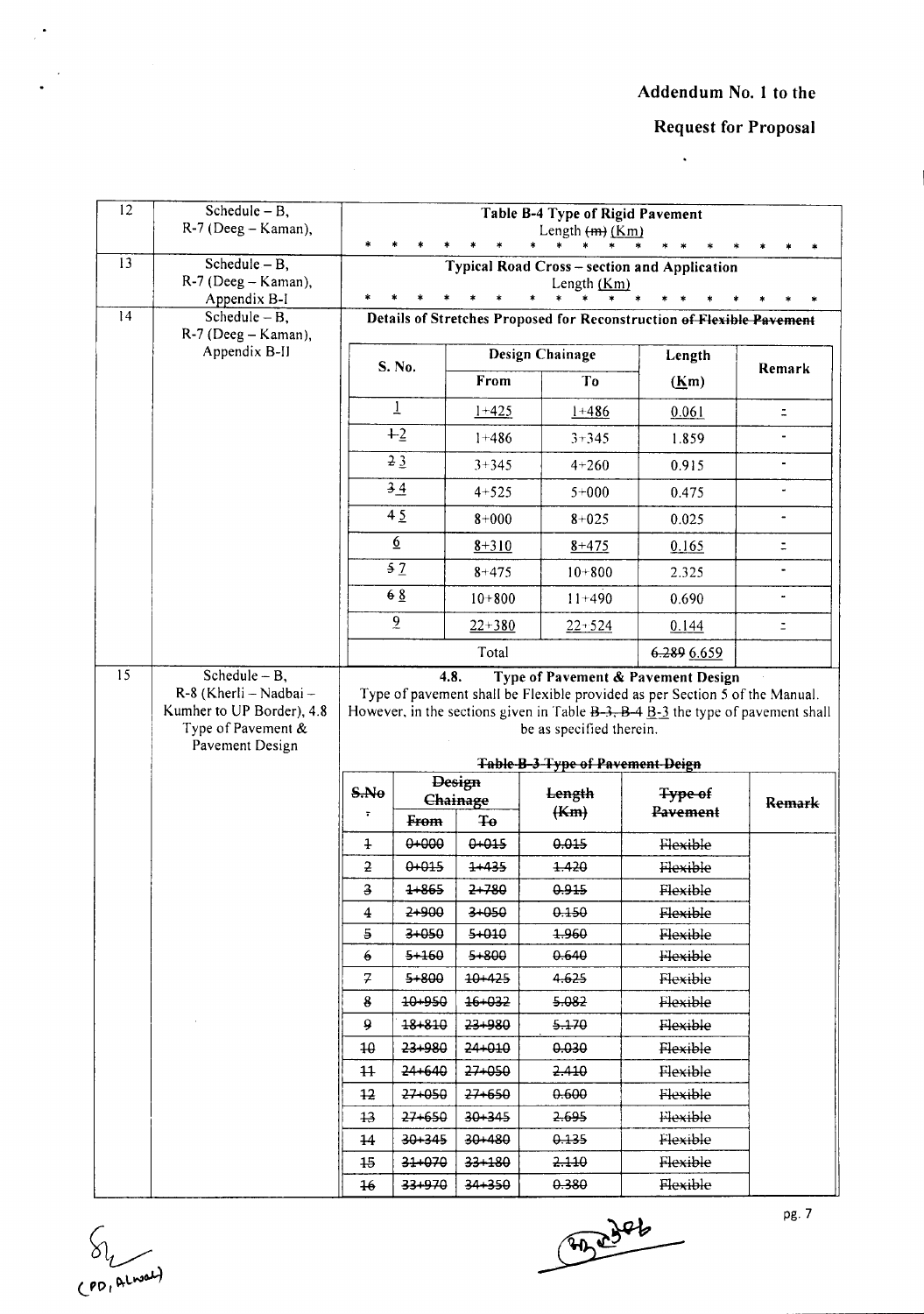### Request for Proposal

|                 |                                                                                                                                          | 17                      | 34+650 | 39+015            | 4.365                          | Flexible                                           |                            |
|-----------------|------------------------------------------------------------------------------------------------------------------------------------------|-------------------------|--------|-------------------|--------------------------------|----------------------------------------------------|----------------------------|
|                 |                                                                                                                                          | 18                      | 39+695 | 40+715            | 1.020                          | Flexible                                           |                            |
|                 |                                                                                                                                          | 19                      | 40+715 | 40+815            | 0.100                          | Flexible                                           |                            |
|                 |                                                                                                                                          | 20                      | 40+815 | 41+685            | 0.870                          | Flexible                                           |                            |
|                 |                                                                                                                                          | 21                      | 41-745 | 42+175            | 0.430                          | Flexible                                           |                            |
|                 |                                                                                                                                          | 22                      | 42+340 | 42+865            | 0.525                          | Flexible                                           |                            |
|                 |                                                                                                                                          | 23                      | 43+495 | 45+530            | 2.035                          | Flexible                                           |                            |
|                 |                                                                                                                                          | 24                      | 45+655 | 49+030            | 3.375                          | Flexible                                           |                            |
|                 |                                                                                                                                          | 25                      | 50+175 | $51 + 115$        | 0.940                          | Flexible                                           |                            |
|                 |                                                                                                                                          |                         |        |                   | Table B-4 B-3 Type of Pavement |                                                    |                            |
|                 |                                                                                                                                          | S.No                    |        |                   | <b>Design Chainage</b>         | Length (in                                         | Type of                    |
|                 |                                                                                                                                          |                         |        | From<br>$1 + 435$ | T <sub>0</sub><br>$1 + 865$    | KM)<br>0.43                                        | Pavement                   |
|                 |                                                                                                                                          | 1                       |        |                   |                                |                                                    | Rigid                      |
|                 |                                                                                                                                          | $\overline{c}$          |        | $2+780$           | $2 + 900$                      | 0.12                                               | Rigid                      |
|                 |                                                                                                                                          | $\overline{\mathbf{3}}$ |        | $5+010$           | $5 + 160$                      | 0.15                                               | Rigid                      |
|                 |                                                                                                                                          | 4                       |        | $10+425$          | $10+950$                       | 0.525                                              | Rigid                      |
|                 |                                                                                                                                          | 5                       |        | $17+672$          | $18 + 810$                     | 1.138                                              | Rigid                      |
|                 |                                                                                                                                          | 6                       |        | $23 + 980$        | $24+010$                       | 0.03                                               | Rigid                      |
|                 |                                                                                                                                          | $\overline{7}$          |        | $24+010$          | $24 + 270$                     | 0.26                                               | Rigid                      |
|                 |                                                                                                                                          | ${\bf 8}$               |        | $24 + 270$        | $24 + 640$                     | 0.37                                               | Rigid                      |
|                 |                                                                                                                                          | 9                       |        | $30 + 345$        | $30 + 480$                     | 0.135                                              | Rigid                      |
|                 |                                                                                                                                          | 10                      |        | $30 + 480$        | $31+070$                       | 0.59                                               | Rigid                      |
|                 |                                                                                                                                          | 11                      |        | $33+180$          | $33+970$                       | 0.79                                               | Rigid                      |
|                 |                                                                                                                                          | 12                      |        | $39 + 015$        | $39 + 695$                     | 0.68                                               | Rigid                      |
|                 |                                                                                                                                          | 13                      |        | $41 + 685$        | $41 + 745$                     | 0.06                                               | Rigid                      |
|                 |                                                                                                                                          | 14                      |        | $42 + 175$        | $42 + 340$                     | 0.165                                              | Rigid                      |
|                 |                                                                                                                                          | 15                      |        | $42 + 865$        | $43 + 495$                     | 0.63                                               | Rigid                      |
|                 |                                                                                                                                          | 16                      |        | $45 + 530$        | $45 + 655$                     | 0.125                                              | Rigid                      |
|                 |                                                                                                                                          | 17                      |        | $49 + 030$        | $50 + 175$                     | 1.145                                              |                            |
|                 |                                                                                                                                          |                         |        | Total Length (Km) |                                | 7.343                                              |                            |
| $\overline{16}$ | Schedule $- B$ ,<br>R-8 (Kherli - Nadbai -<br>Kumher to UP Border),<br>Appendix B-I, Typical<br>Road Cross - sections and<br>Application | $\ast$                  |        |                   | $\ast$<br>Length (Km)          | $\star$<br>$\ast$<br>×.<br>$\ddot{\ast}$<br>$\ast$ | $\ast$<br>$\ast$<br>$\ast$ |

(PD, ALWAN)

 $\mathbb{R}^{\frac{1}{2}}$ 

Repression (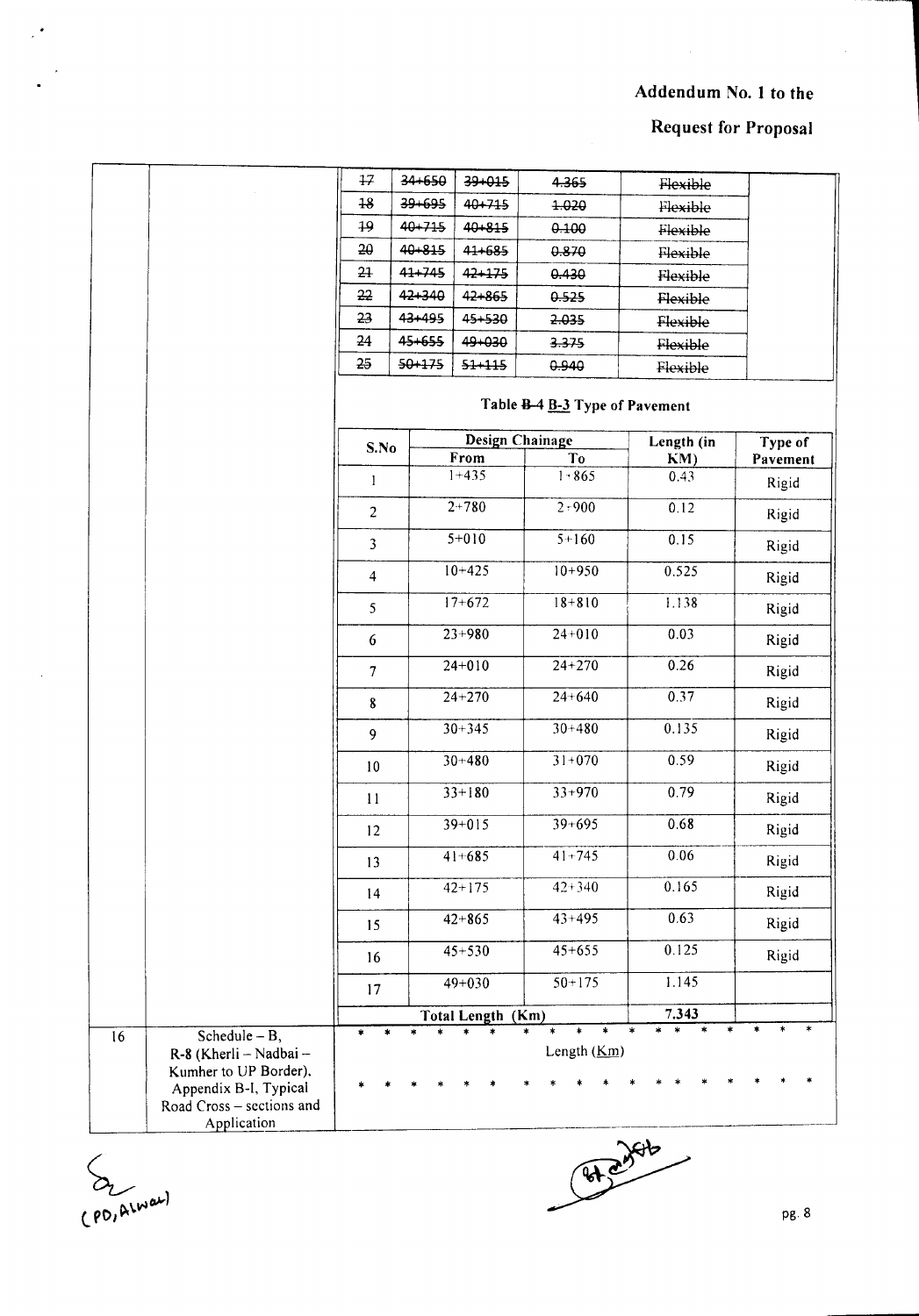### **Request for Proposal**

| 17 | Schedule $- B$ ,<br>R-8 (Kherli - Nadbai -          |                  |                         |                          |         |                 | <b>Details of Stretches Proposed for Reconstruction</b> |                 |
|----|-----------------------------------------------------|------------------|-------------------------|--------------------------|---------|-----------------|---------------------------------------------------------|-----------------|
|    | Kumher to UP Border),                               |                  | Sl. No.                 |                          |         | Design Chainage |                                                         |                 |
|    | Appendix B-II, Details of<br>Stretches Proposed for |                  |                         | From                     |         |                 | To                                                      | Length (Km)     |
|    | Reconstruction                                      |                  |                         |                          |         |                 | Part-I (Kherli-Nadbai-Kumher)                           |                 |
|    |                                                     |                  |                         | $0 + 000$                |         |                 | $0 + 015$                                               | 0.015           |
|    |                                                     |                  | $\overline{\mathbf{c}}$ |                          | $0+015$ |                 | $1 + 435$                                               | 1.42            |
|    |                                                     |                  | 3                       | $1 + 435$                |         |                 | $1 + 865$                                               | 0.43            |
|    |                                                     |                  | 4<br>5                  | $1 + 865$                |         |                 | $2 + 780$                                               | 0.915           |
|    |                                                     |                  | 6                       | $2 + 780$<br>$2+900$     |         |                 | $2+900$                                                 | 0.12            |
|    |                                                     |                  | $\overline{7}$          | $3 + 050$                |         |                 | $3+050$                                                 | 0.15            |
|    |                                                     |                  | 8                       | $5 + 010$                |         |                 | $5+010$<br>$5 + 160$                                    | 1.96            |
|    |                                                     |                  | 9                       | $5 + 160$                |         |                 | $5 + 800$                                               | 0.15            |
|    |                                                     |                  | 10                      | $5 + 800$                |         |                 | $10 + 425$                                              | 0.64<br>4.625   |
|    |                                                     |                  | $\mathbf{1}$            | $10+425$                 |         |                 | $10 + 950$                                              | 0.525           |
|    |                                                     |                  | 12                      | $10 + 950$               |         |                 | $16 + 032$                                              | 5.082           |
|    |                                                     |                  | 13                      | $23 + 980$               |         |                 | $24 + 010$                                              | 0.03            |
|    |                                                     |                  | $+314$                  | $24 + 270$               |         |                 | $24 + 640$                                              | 0.37            |
|    |                                                     |                  | $+415$                  | $27 + 050$               |         |                 | $27 + 650$                                              | 0.6             |
|    |                                                     |                  | 16                      | $30 + 345$               |         |                 | $30 + 480$                                              | 0.135           |
|    |                                                     |                  | $+512$                  |                          |         |                 | Part-II (Kumher to UP Border)                           |                 |
|    |                                                     | $+618$           |                         | $39 + 015$<br>$40 + 715$ |         |                 | $39 + 695$                                              | 0.68            |
| 18 | Schedule $- B$ ,                                    |                  |                         |                          |         |                 | $40 + 815$<br>4. Widening of Culverts                   | 0.1             |
|    | R-8 (Kherli - Nadbai -<br>Kumher to UP Border),     |                  |                         |                          |         |                 |                                                         |                 |
|    | Appendix B-XI,                                      | Sl.No.           | Design                  |                          |         |                 | <b>Existing Structure*</b>                              |                 |
|    |                                                     |                  |                         | Chainage(km)             |         | Type            | Width (m)                                               | Remarks         |
|    |                                                     |                  |                         |                          |         |                 | Part-I (Kherli-Nadbai-Kumher)                           |                 |
|    |                                                     |                  |                         |                          |         |                 |                                                         | Widening as per |
|    |                                                     | 1                |                         | $1 + 630$                | Syphon  |                 | 10                                                      | site conditions |
|    |                                                     |                  |                         |                          |         |                 |                                                         | <b>IRC</b>      |
|    |                                                     | $\overline{2}$   |                         | $2+777$                  |         | Slab Culvert    | 8.5                                                     | $-Do-$          |
|    |                                                     | 3                |                         | $4 + 763$                |         | Slab Culvert    | $7.8\,$                                                 | $-Do-$          |
|    |                                                     | $\overline{4}$   |                         | $9 + 963$                |         | Slab Culvert    | 7.5                                                     | $-Do-$          |
|    |                                                     | 5                |                         | 14+589                   |         | Slab Culvert    | 7.3                                                     | $-Do-$          |
|    |                                                     | $\boldsymbol{6}$ |                         | $23+415$                 |         | Syphon          | $10\,$                                                  | $-Do-$          |
|    | ٠                                                   | $\overline{7}$   |                         | $24 + 865$               |         | Syphon          | 10 <sup>1</sup>                                         | $-Do-$          |
|    |                                                     | 8                |                         | $25 + 535$               |         | Syphon          | 10                                                      | $-Do-$          |
|    |                                                     | 9                |                         | $26 + 685$               | Syphon  |                 | 10                                                      | $-Do-$          |
|    |                                                     | 10               | $27 + 035$              |                          | Syphon  |                 | $10\,$                                                  | $-$ Do $-$      |
|    |                                                     | 11               | $28 + 335$              |                          | Syphon  |                 | $10\,$                                                  | $-Do-$          |

(PD, ALWEL)

 $\mathbb{R}^{\frac{1}{2}}$ 

 $\frac{1}{\sqrt{\frac{94e^{3}}{10^{10}}}}$ 

pg. 9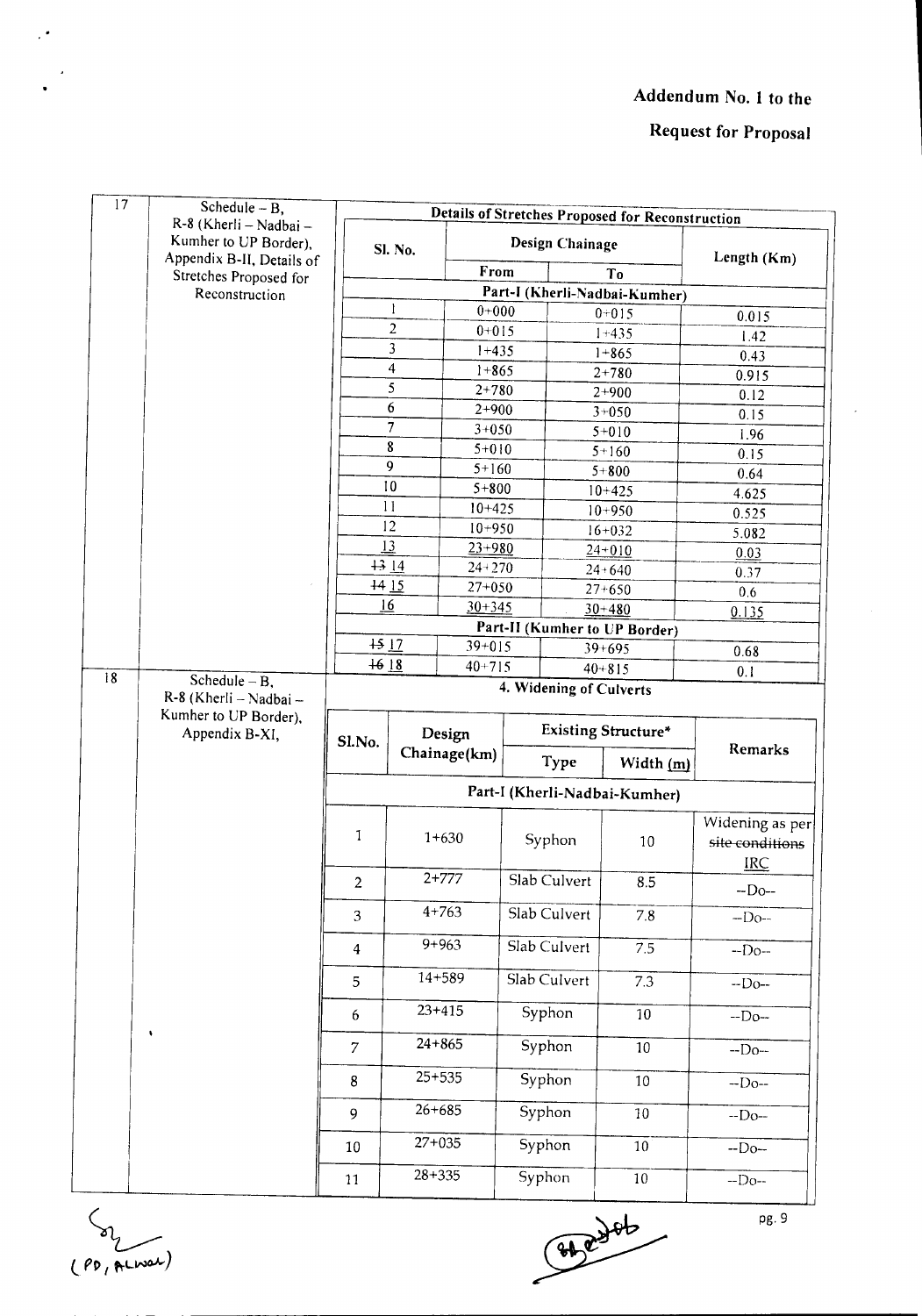**Request for Proposal** 

|                        |                                                                                                                                                                                          | 12                                                          | $28 + 835$                                                  |                            | Syphon                                                                   | $10\,$                               | $-Do-$                                                                                                                                                                                                                                                                                  |
|------------------------|------------------------------------------------------------------------------------------------------------------------------------------------------------------------------------------|-------------------------------------------------------------|-------------------------------------------------------------|----------------------------|--------------------------------------------------------------------------|--------------------------------------|-----------------------------------------------------------------------------------------------------------------------------------------------------------------------------------------------------------------------------------------------------------------------------------------|
|                        |                                                                                                                                                                                          | 13                                                          | $29 + 135$                                                  |                            | Syphon                                                                   | 10                                   | $-Do-$                                                                                                                                                                                                                                                                                  |
|                        |                                                                                                                                                                                          | 14                                                          | $29 + 335$                                                  |                            | Syphon                                                                   | 10                                   | $-Do-$                                                                                                                                                                                                                                                                                  |
|                        |                                                                                                                                                                                          | 15                                                          | $36 + 335$                                                  |                            | Syphon                                                                   | 10                                   | $-Do-$                                                                                                                                                                                                                                                                                  |
|                        |                                                                                                                                                                                          |                                                             |                                                             | Part-II (Kumher-UP Border) |                                                                          |                                      |                                                                                                                                                                                                                                                                                         |
|                        |                                                                                                                                                                                          | 16                                                          | $40 + 765$                                                  |                            | Slab Culvert                                                             | 7.5                                  | Widening as per<br>site conditions<br>IRC                                                                                                                                                                                                                                               |
|                        |                                                                                                                                                                                          | 17                                                          | $41 + 565$                                                  |                            | Slab Culvert                                                             | 7.2                                  | $-Do-$                                                                                                                                                                                                                                                                                  |
|                        |                                                                                                                                                                                          | 18                                                          | $41 + 765$                                                  |                            | Slab Culvert                                                             | 10                                   | $-Do-$                                                                                                                                                                                                                                                                                  |
|                        |                                                                                                                                                                                          | 19                                                          | $46 + 315$                                                  |                            | Syphon                                                                   | 10                                   | $-Do-$                                                                                                                                                                                                                                                                                  |
|                        |                                                                                                                                                                                          | 20                                                          | $46 + 615$                                                  |                            | Syphon                                                                   | 12.5                                 | $-Do-$                                                                                                                                                                                                                                                                                  |
|                        |                                                                                                                                                                                          | 21                                                          | 46+940                                                      |                            | Slab Culvert                                                             | 7.8                                  | $-Do-$                                                                                                                                                                                                                                                                                  |
|                        |                                                                                                                                                                                          | 22                                                          | $47 + 645$                                                  |                            | Syphon                                                                   | 12.5                                 | $-Do-$                                                                                                                                                                                                                                                                                  |
|                        |                                                                                                                                                                                          | 23                                                          | $48 + 040$                                                  | Slab Culvert               |                                                                          | 10                                   | $-Do-$                                                                                                                                                                                                                                                                                  |
|                        |                                                                                                                                                                                          | 24                                                          | $48 + 115$                                                  | Syphon                     |                                                                          | 12.5                                 | $-Do-$                                                                                                                                                                                                                                                                                  |
|                        |                                                                                                                                                                                          | 25                                                          | $50 + 575$                                                  | Slab Culvert               |                                                                          | 7.8                                  | $-Do-$                                                                                                                                                                                                                                                                                  |
| $\overline{19}$<br>.20 | Schedule $- B$ ,<br>R-9 (Kheria Mod - UP<br>Border), Appendix B-I,<br>Typical Road Cross Section<br>and Application<br>Schedule $- B$ ,<br>R-9 (Kheria Mod - UP<br>Border), Appendix B-I | NO RIGHT OF WAY<br>Varies<br>OPOSED CENSTING<br>CENSTING CL | Variss<br>Granular<br>Slop?<br>Shoulder<br>EARTH RUL-<br>35 | 2500<br>2.57               | Length $(Km)$<br>Include TCS -3<br>Carríbgeway<br>EXISTING ROAD<br>7 Ons | 2500<br>Granular<br>Shoukler<br>2.57 | Varies<br>Varies<br>$9$ ope<br>Existing of the context.<br>Store of the context in the context of the context of the context of the context of the context of the context<br>Store of the context of the context of the context of the context of the context of th<br>72<br>HEARTH FLL |
| 21                     |                                                                                                                                                                                          |                                                             | CSB Drainage Layer                                          | .<br>Вем                   | $TCS - 3$<br>WITH GRANULAR SHOULDER                                      |                                      | - SRANULAR SHOULDER(GSB)<br>STRENGTHING OF EXISTING 2 - LANE CARRIAGE WAY TO 2 - LANE AND WIDENING                                                                                                                                                                                      |
|                        | Schedule $- B$ ,<br>R-10 (Nagar - Nadbai -                                                                                                                                               |                                                             |                                                             | Table B-3 Type of Pavement |                                                                          |                                      | $\pmb{\ast}$                                                                                                                                                                                                                                                                            |
|                        | Halana - Wer                                                                                                                                                                             | S. No.                                                      | Design Chainage<br>From                                     | To                         |                                                                          | Length of section<br>(m)             | <b>Type of Pavement</b>                                                                                                                                                                                                                                                                 |
|                        |                                                                                                                                                                                          | ľ                                                           | $0+000$                                                     | $0+500$                    |                                                                          | 500                                  | Rigid                                                                                                                                                                                                                                                                                   |
|                        |                                                                                                                                                                                          |                                                             |                                                             |                            |                                                                          |                                      |                                                                                                                                                                                                                                                                                         |

(PD, ALWAR)

 $\mathcal{L}^{\bullet}$ 

 $4724$ 

pg. 10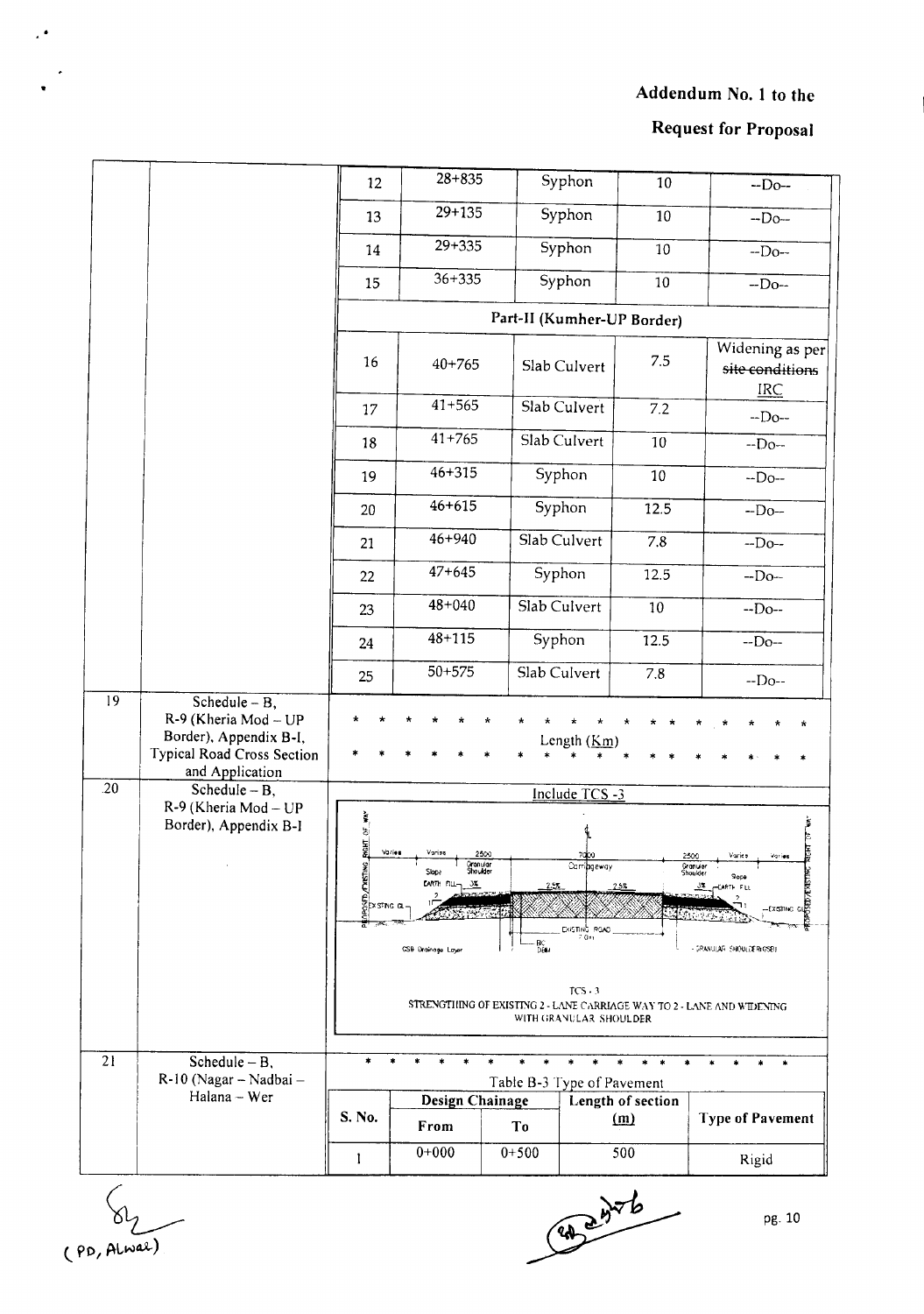# **Request for Proposal**

|                 |                                                                                                 | $\overline{2}$  | $5+000$                                                                | $5 + 600$       | 600              | Rigid                                                                                                                                                                                                                                                                                                                 |
|-----------------|-------------------------------------------------------------------------------------------------|-----------------|------------------------------------------------------------------------|-----------------|------------------|-----------------------------------------------------------------------------------------------------------------------------------------------------------------------------------------------------------------------------------------------------------------------------------------------------------------------|
|                 |                                                                                                 | 3               | $6 + 900$                                                              | $7 + 300$       | 400              | Rigid                                                                                                                                                                                                                                                                                                                 |
|                 |                                                                                                 | $\overline{4}$  | $14 + 100$                                                             | $14+400$        | 300              | Rigid                                                                                                                                                                                                                                                                                                                 |
|                 |                                                                                                 | 5               | $19 + 500$                                                             | $20+000$        | 500              | Rigid                                                                                                                                                                                                                                                                                                                 |
|                 |                                                                                                 | 6               | $24 + 200$                                                             | $25 + 500$      | 1300             | Rigid                                                                                                                                                                                                                                                                                                                 |
|                 |                                                                                                 | $\overline{7}$  | $25 + 500$                                                             | $27+100$        | 1600             | Rigid                                                                                                                                                                                                                                                                                                                 |
|                 |                                                                                                 | 8               | $29 + 300$                                                             | $30+000$        | 700              | Rigid                                                                                                                                                                                                                                                                                                                 |
|                 |                                                                                                 | $\overline{9}$  | $35 + 300$                                                             | $35 + 600$      | 300              | Rigid                                                                                                                                                                                                                                                                                                                 |
|                 |                                                                                                 | $9 - 10$        | $37 + 200$                                                             | $37 + 700$      | 500              | Rigid                                                                                                                                                                                                                                                                                                                 |
|                 |                                                                                                 | $+0.11$         | $38 + 500$                                                             | $38 + 800$      | 300              | Rigid                                                                                                                                                                                                                                                                                                                 |
|                 |                                                                                                 | $+12$           | $44 + 300$                                                             | $44 + 400$      | 100              | Rigid                                                                                                                                                                                                                                                                                                                 |
|                 |                                                                                                 | $+2 - 13$       | $44+400$                                                               | $44 + 900$      | 500              | Rigid                                                                                                                                                                                                                                                                                                                 |
|                 |                                                                                                 | $+314$          | $44 + 900$                                                             | $45 + 000$      | 100              |                                                                                                                                                                                                                                                                                                                       |
|                 |                                                                                                 | $+4.15$         | $45 + 500$                                                             | $45 + 900$      | 400              | Rigid                                                                                                                                                                                                                                                                                                                 |
|                 |                                                                                                 | $+5 - 16$       | $49 + 000$                                                             | $49 + 900$      | 900              | Rigid                                                                                                                                                                                                                                                                                                                 |
|                 |                                                                                                 | $16 - 17$       | 49+900                                                                 | $50 + 400$      | 500              | Rigid                                                                                                                                                                                                                                                                                                                 |
| $\overline{22}$ | Schedule $-D$ ,                                                                                 |                 | 3. Cold-Mix Recycling                                                  |                 |                  | Rigid                                                                                                                                                                                                                                                                                                                 |
| 23              | Mix Recycling and<br>R-9 (Kheria Mod - UP<br>Border)<br>Schedule $- B$ ,<br>All Roads in Clause | Table B-3       | indicated in schedule B at Appendix B-I.<br>3. Cold in Place Recycling |                 |                  | Cold mix recycling as stipulated in Clause 7.3 of the IRC 120-2015 at locations<br>Cold in Place Recycling as per IRC 120-2015 (Recommended Practice for<br>Recycling of Bituminous Pavements) at locations indicated in Schedule B at<br>As per Manual requirement, a minimum thickness (in mm) shall be adopted for |
| 24              | 4.8(Pavement Design)<br>Schedule $-B$ ,                                                         |                 |                                                                        |                 | pavement design. |                                                                                                                                                                                                                                                                                                                       |
|                 | R-2 (Ramgarh-Sikri),                                                                            |                 |                                                                        |                 |                  | Details of Stretches Proposed for Reconstruction of flexible Pavement                                                                                                                                                                                                                                                 |
|                 | Appendix B-II                                                                                   | Sl. No.         |                                                                        | Design Chainage |                  | Length $(m)$                                                                                                                                                                                                                                                                                                          |
|                 |                                                                                                 |                 | From                                                                   |                 | T <sub>o</sub>   |                                                                                                                                                                                                                                                                                                                       |
|                 |                                                                                                 | $\overline{1}$  | $\overline{0}$                                                         |                 | 200              | 200                                                                                                                                                                                                                                                                                                                   |
|                 |                                                                                                 | $+2$            | 200                                                                    |                 | $\sqrt{525}$     | 325                                                                                                                                                                                                                                                                                                                   |
|                 |                                                                                                 | $\overline{23}$ | $\overline{2175}$                                                      |                 | 2400             | $\overline{225}$                                                                                                                                                                                                                                                                                                      |
|                 |                                                                                                 | 34              | 2600                                                                   |                 | 2750             | 150                                                                                                                                                                                                                                                                                                                   |
|                 |                                                                                                 | $+5$            | 3950                                                                   |                 | 4100             | 150                                                                                                                                                                                                                                                                                                                   |
|                 |                                                                                                 | $5-6$           | 8425                                                                   |                 | 8475             | 50                                                                                                                                                                                                                                                                                                                    |
|                 |                                                                                                 | 6 <sub>7</sub>  | 8475                                                                   |                 | 27745            | Not in Scope due to<br>Proposed under                                                                                                                                                                                                                                                                                 |

 $\delta l_1$ (PD, Alwat)

 $\mathbf{r}$ 

Edgards ∽